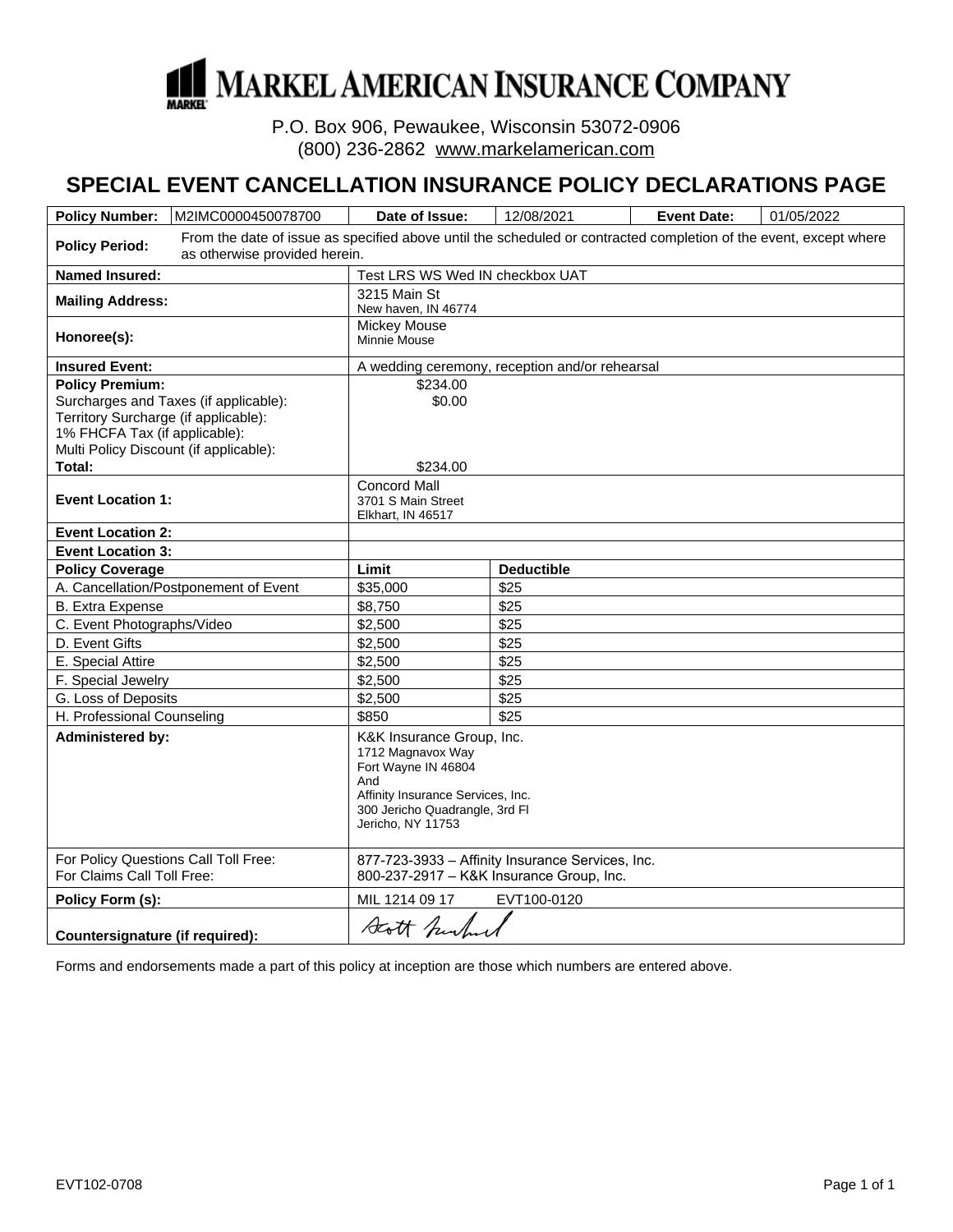

# **MARKEL AMERICAN INSURANCE COMPANY**

# **PRIVACY NOTICE**

U. S. Consumer Privacy Notice Rev. 1/1/2020

| <b>FACTS</b> | WHAT DOES MARKEL GROUP OF COMPANIES REFERENCED BELOW (INDIVIDUALLY OR<br>COLLECTIVELY REFERRED TO AS "WE", "US", OR "OUR") DO WITH YOUR PERSONAL<br><b>INFORMATION?</b>                                                                                                                                                                                                                                                                                                                                                                                                                                                                                                                                                                                                                                                                                                                                           |
|--------------|-------------------------------------------------------------------------------------------------------------------------------------------------------------------------------------------------------------------------------------------------------------------------------------------------------------------------------------------------------------------------------------------------------------------------------------------------------------------------------------------------------------------------------------------------------------------------------------------------------------------------------------------------------------------------------------------------------------------------------------------------------------------------------------------------------------------------------------------------------------------------------------------------------------------|
| Why?         | In the course of Our business relationship with you, We collect information about you that is<br>necessary to provide you with Our products and services. We treat this information as confidential<br>and recognize the importance of protecting it. Federal and state law gives you the right to limit<br>some but not all sharing of your personal information. Federal and state law also requires Us to tell<br>you how We collect, share, and protect your personal information. Please read this notice carefully<br>to understand what We do.                                                                                                                                                                                                                                                                                                                                                             |
| What?        | The types of personal information We collect and share depend on the product or service you have<br>with Us. This information can include:                                                                                                                                                                                                                                                                                                                                                                                                                                                                                                                                                                                                                                                                                                                                                                        |
|              | your name, mailing and email address(es), telephone number, date of birth, gender, marital or<br>٠<br>family status, identification numbers issued by government bodies or agencies (i.e.: Social<br>Security number or FEIN, driver's license or other license number), employment, education,<br>occupation, or assets and income from applications and other forms from you, your employer<br>and others;                                                                                                                                                                                                                                                                                                                                                                                                                                                                                                      |
|              | your policy coverage, claims, premiums, and payment history from your dealings with Us, Our<br>$\bullet$<br>Affiliates, or others;                                                                                                                                                                                                                                                                                                                                                                                                                                                                                                                                                                                                                                                                                                                                                                                |
|              | your financial history from other insurance companies, financial organizations, or consumer<br>$\bullet$<br>reporting agencies, including but not limited to payment card numbers, bank account or other<br>financial account numbers and account details, credit history and credit scores, assets and<br>income and other financial information, or your medical history and records.<br>Personal information does not include:                                                                                                                                                                                                                                                                                                                                                                                                                                                                                 |
|              | publicly-available information from government records;<br>٠                                                                                                                                                                                                                                                                                                                                                                                                                                                                                                                                                                                                                                                                                                                                                                                                                                                      |
|              | de-identified or aggregated consumer information.<br>٠                                                                                                                                                                                                                                                                                                                                                                                                                                                                                                                                                                                                                                                                                                                                                                                                                                                            |
|              | When you are no longer Our customer, We continue to share your information as described in this<br>Notice as required by law.                                                                                                                                                                                                                                                                                                                                                                                                                                                                                                                                                                                                                                                                                                                                                                                     |
| How?         | All insurance companies need to share customers' personal information to run their everyday<br>business. In the section below, We list the reasons financial companies can share their customers'<br>personal information; the reasons We choose to share; and whether you can limit this sharing. We<br>restrict access to your personal information to those individuals, such as Our employees and<br>agents, who provide you with insurance products and services. We may disclose your personal<br>information to Our Affiliates and Nonaffiliates (1) to process your transaction with Us, for instance,<br>to determine eligibility for coverage, to process claims, or to prevent fraud, or (2) with your written<br>authorization, or (3) otherwise as permitted by law. We do not disclose any of your personal<br>information, as Our customer or former customer, except as described in this Notice. |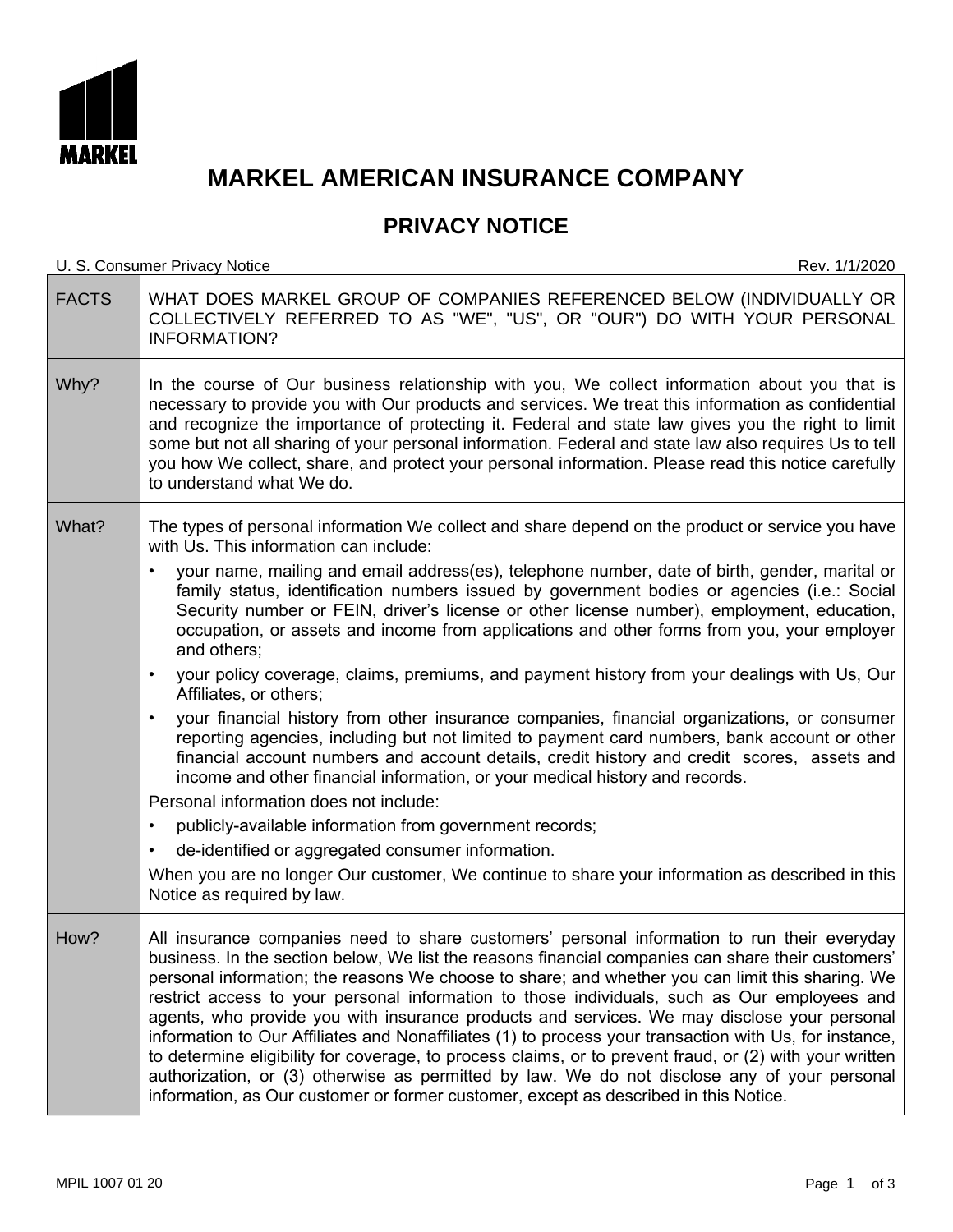| Reasons We can share your personal information                                                                                                                                | Do We<br>share? | Can you limit<br>this sharing? |
|-------------------------------------------------------------------------------------------------------------------------------------------------------------------------------|-----------------|--------------------------------|
| For Our everyday business purposes and as required by law -                                                                                                                   | Yes             | <b>No</b>                      |
| such as to process your transactions, maintain your account(s), respond to court orders<br>and legal/regulatory investigations, to prevent fraud, or report to credit bureaus |                 |                                |
| For Our marketing purposes-                                                                                                                                                   | Yes             | No                             |
| to offer Our products and services to you                                                                                                                                     |                 |                                |
| For Joint Marketing with other financial companies                                                                                                                            | Yes             | No                             |
| For Our Affiliates' everyday business purposes-                                                                                                                               | Yes             | <b>No</b>                      |
| information about your transactions and experiences                                                                                                                           |                 |                                |
| For Our Affiliates' everyday business purposes-                                                                                                                               | No              | We don't                       |
| information about your creditworthiness                                                                                                                                       |                 | share                          |
| For Our Affiliates to market you                                                                                                                                              | No.             | We don't                       |
|                                                                                                                                                                               |                 | share                          |
| For Nonaffiliates to market you                                                                                                                                               | No              | We don't                       |
|                                                                                                                                                                               |                 | share                          |
| Questions? Call (888) 560-4671 or email privacy@markel.com                                                                                                                    |                 |                                |

| Who We are                           |                                                               |
|--------------------------------------|---------------------------------------------------------------|
| <b>Who is providing this Notice?</b> | A list of Our companies is located at the end of this Notice. |

| What We do                                                       |                                                                                                                                                                                                                                                                                                                                                                                                                                                                                                                     |
|------------------------------------------------------------------|---------------------------------------------------------------------------------------------------------------------------------------------------------------------------------------------------------------------------------------------------------------------------------------------------------------------------------------------------------------------------------------------------------------------------------------------------------------------------------------------------------------------|
| How do We protect your<br>personal<br>information?               | We maintain reasonable physical, electronic, and procedural safeguards to<br>protect your personal information and to comply with applicable regulatory<br>standards. For more information, visit www.markel.com/privacy-policy.                                                                                                                                                                                                                                                                                    |
| do We<br>How<br>collect your<br>personal<br>information?         | We collect your personal information, for example, when you<br>complete an application or other form for insurance<br>$\bullet$<br>perform transactions with Us, Our Affiliates, or others<br>٠<br>file an insurance claim or provide account information<br>$\bullet$<br>use your credit or debit card<br>٠<br>We also collect your personal information from others, such as consumer<br>reporting agencies that provide Us with information such as credit<br>information, driving records, and claim histories. |
| Why can't you limit all sharing of your<br>personal information? | Federal law gives you the right to limit only<br>sharing for Affiliates' everyday business purposes – information about<br>٠<br>your creditworthiness<br>Affiliates from using your information to market to you<br>$\bullet$<br>sharing for Nonaffiliates to market to you<br>$\bullet$<br>State laws and individual companies may give you additional rights to limit<br>sharing. See the Other Important Information section of this Notice for more<br>on your rights under state law.                          |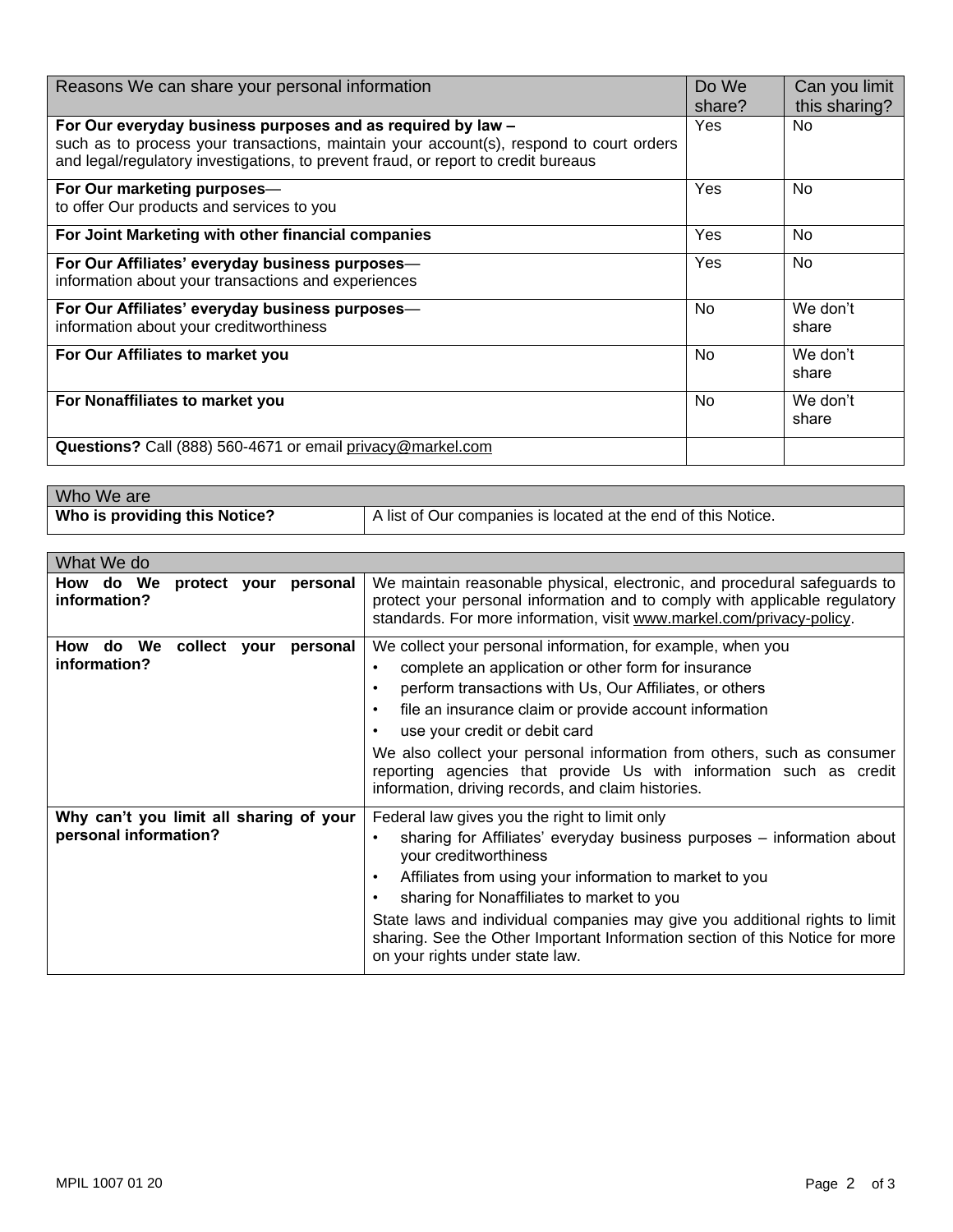| <b>Definitions</b>     |                                                                                                                                                                                                                                                                                                                                                                          |
|------------------------|--------------------------------------------------------------------------------------------------------------------------------------------------------------------------------------------------------------------------------------------------------------------------------------------------------------------------------------------------------------------------|
| <b>Affiliates</b>      | Companies related by common ownership or control. They can be financial<br>and nonfinancial companies.<br>Our Affiliates include member companies of Markel Group.<br>٠                                                                                                                                                                                                  |
| <b>Nonaffiliates</b>   | Companies not related by common ownership or control. They can be<br>financial and nonfinancial companies.<br>Nonaffiliates that We can share with can include financial services<br>٠<br>companies such as insurance agencies or brokers, claims adjusters,<br>reinsurers, and auditors, state insurance officials, law enforcement, and<br>others as permitted by law. |
| <b>Joint Marketing</b> | A formal agreement between Nonaffiliated companies that together market<br>financial products or services to you.<br>Our Joint Marketing providers can include entities providing a service or<br>٠<br>product that could allow Us to provide a broader selection of insurance<br>products to you.                                                                       |

# **Other Important Information**

**For Residents of AZ, CT, GA, IL, ME, MA, MN, MT, NV, NJ, NC, OH, OR, and VA:** Under state law, under certain circumstances you have the right to access and request correction, amendment or deletion of personal information that We have collected from or about you. To do so, contact your agent, visit www.markel.com/privacy-policy, call (888) 560-4671, or write to Markel Corporation Privacy Office, 4521 Highwoods Parkway, Glen Allen, VA 23060.

We may charge a reasonable fee to cover the costs of providing this information. We will let you know what actions We take. If you do not agree with Our actions, you may send Us a statement.

For Residents of CA: You have the right to review, make corrections, or delete your recorded personal information contained in Our files. To do so, contact your agent, visit www.markel.com/privacy-policy, call (888) 560-4671, or write to Markel Corporation Privacy Office, 4521 Highwoods Parkway, Glen Allen, VA 23060. We do not and will not sell your personal information.

For the categories of personal information We have collected from consumers within the last 12 months, please visit: www.markel.com/privacy-policy.

**For Residents of MA and ME:** You may ask, in writing, for specific reason, for an adverse underwriting decision.

**Markel Group of Companies Providing This Notice**: City National Insurance Company, Essentia Insurance Company, Evanston Insurance Company, FirstComp Insurance Company, Independent Specialty Insurance Company, National Specialty Insurance Company, Markel Bermuda Limited, Markel American Insurance Company, Markel Global Reinsurance Company, Markel Insurance Company, Markel International Insurance Company Limited, Markel Service, Incorporated, Markel West, Inc. (d/b/a in CA as Markel West Insurance Services), Pinnacle National Insurance Company, State National Insurance Company, Inc., Superior Specialty Insurance Company, SureTec Agency Services, Inc. (d/b/a in CA as SureTec Agency Insurance Services), SureTec Indemnity Company, SureTec Insurance Company, United Specialty Insurance Company, Inc.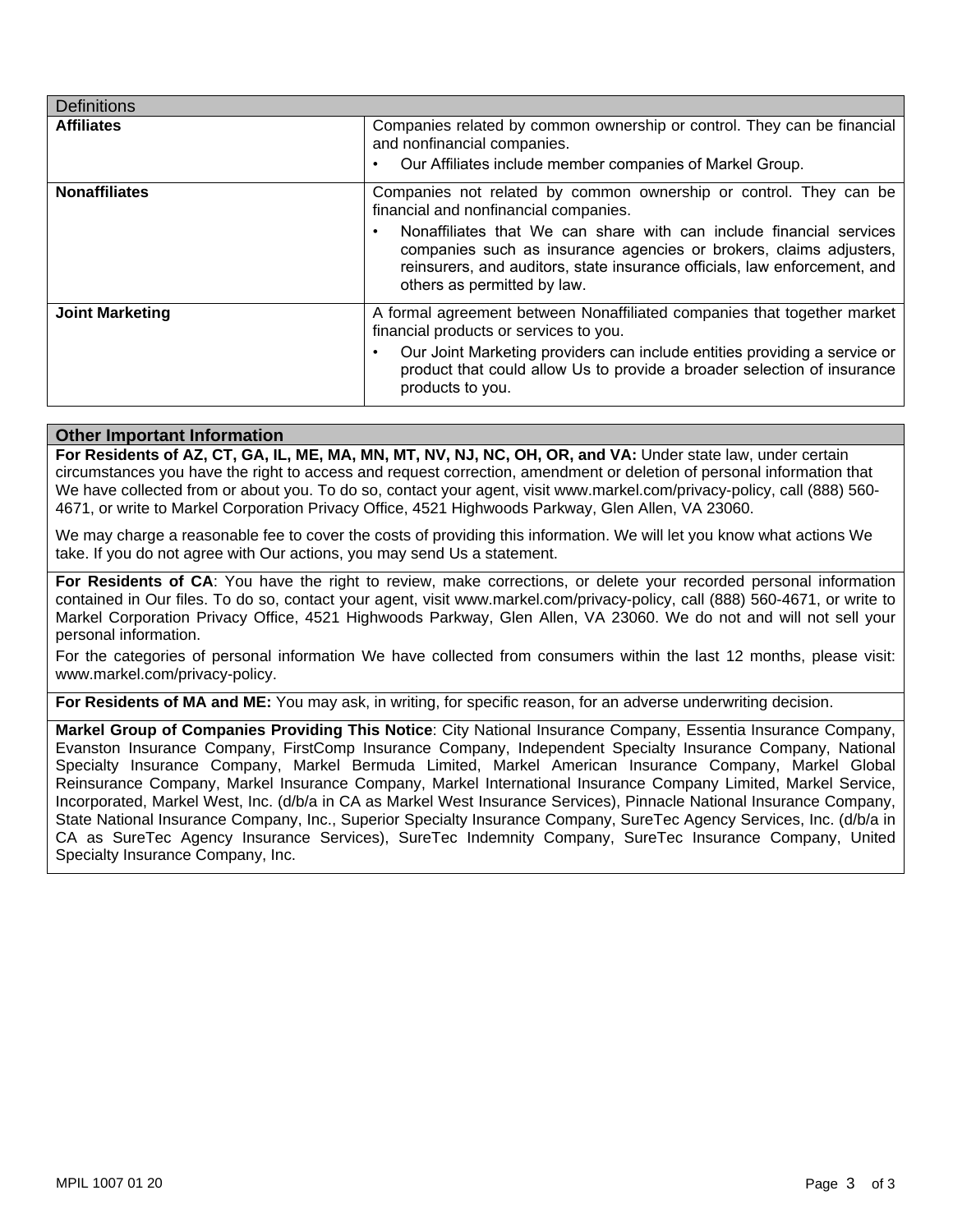

# **MARKEL AMERICAN INSURANCE COMPANY**

# **THIS ENDORSEMENT CHANGES THE POLICY. PLEASE READ IT CAREFULLY.**

# **TRADE OR ECONOMIC SANCTIONS**

The following is added to this policy:

# **Trade Or Economic Sanctions**

This insurance does not provide any coverage, and we (the Company) shall not make payment of any claim or provide any benefit hereunder, to the extent that the provision of such coverage, payment of such claim or provision of such benefit would expose us (the Company) to a violation of any applicable trade or economic sanctions, laws or regulations, including but not limited to, those administered and enforced by the United States Treasury Department's Office of Foreign Assets Control (OFAC).

All other terms and conditions remain unchanged.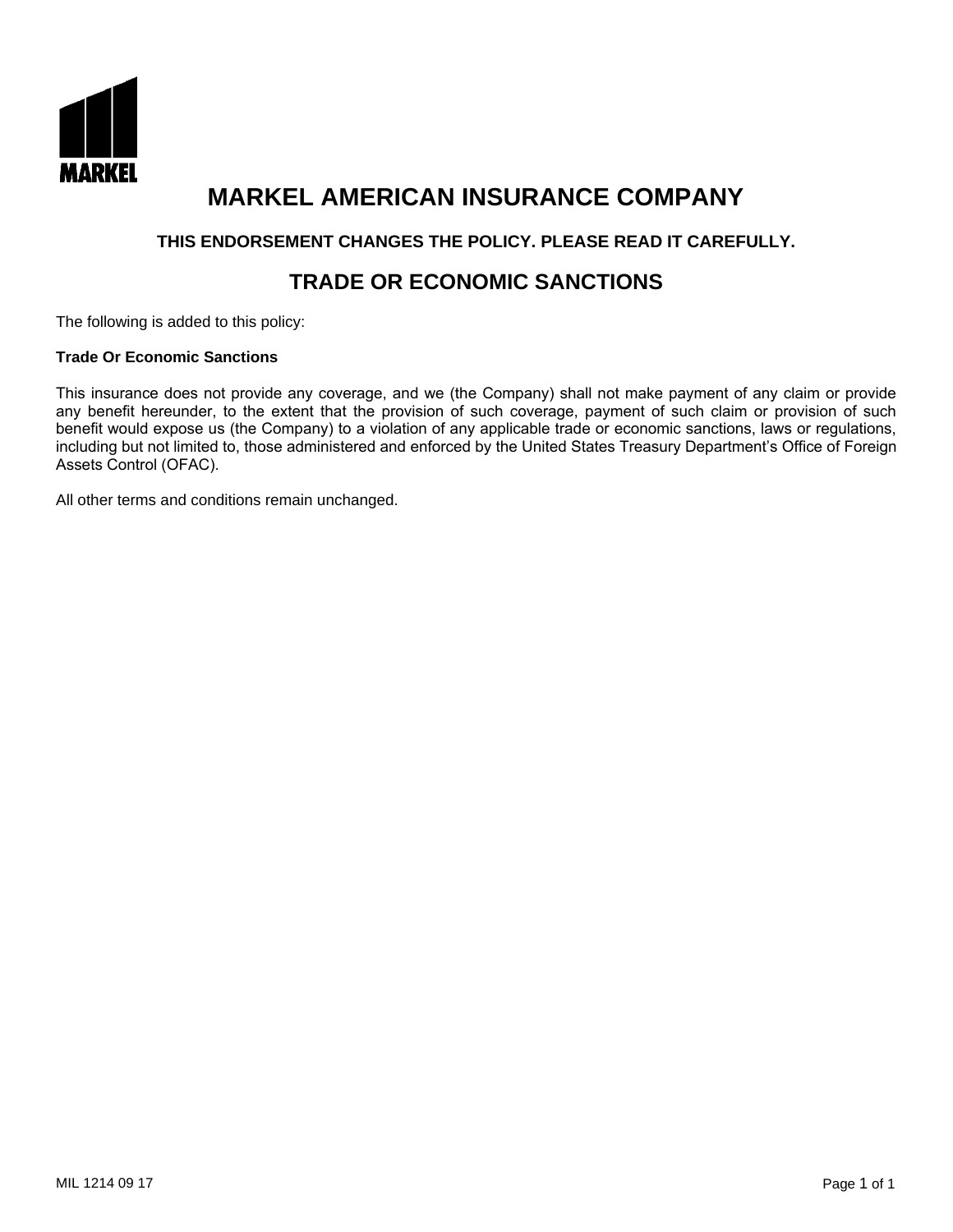

# **MARKEL AMERICAN INSURANCE COMPANY**

**Special Event Cancellation Insurance**

**Administrative Offices P.O. Box 906 Pewaukee, WI 53072-0906 800-236-2862**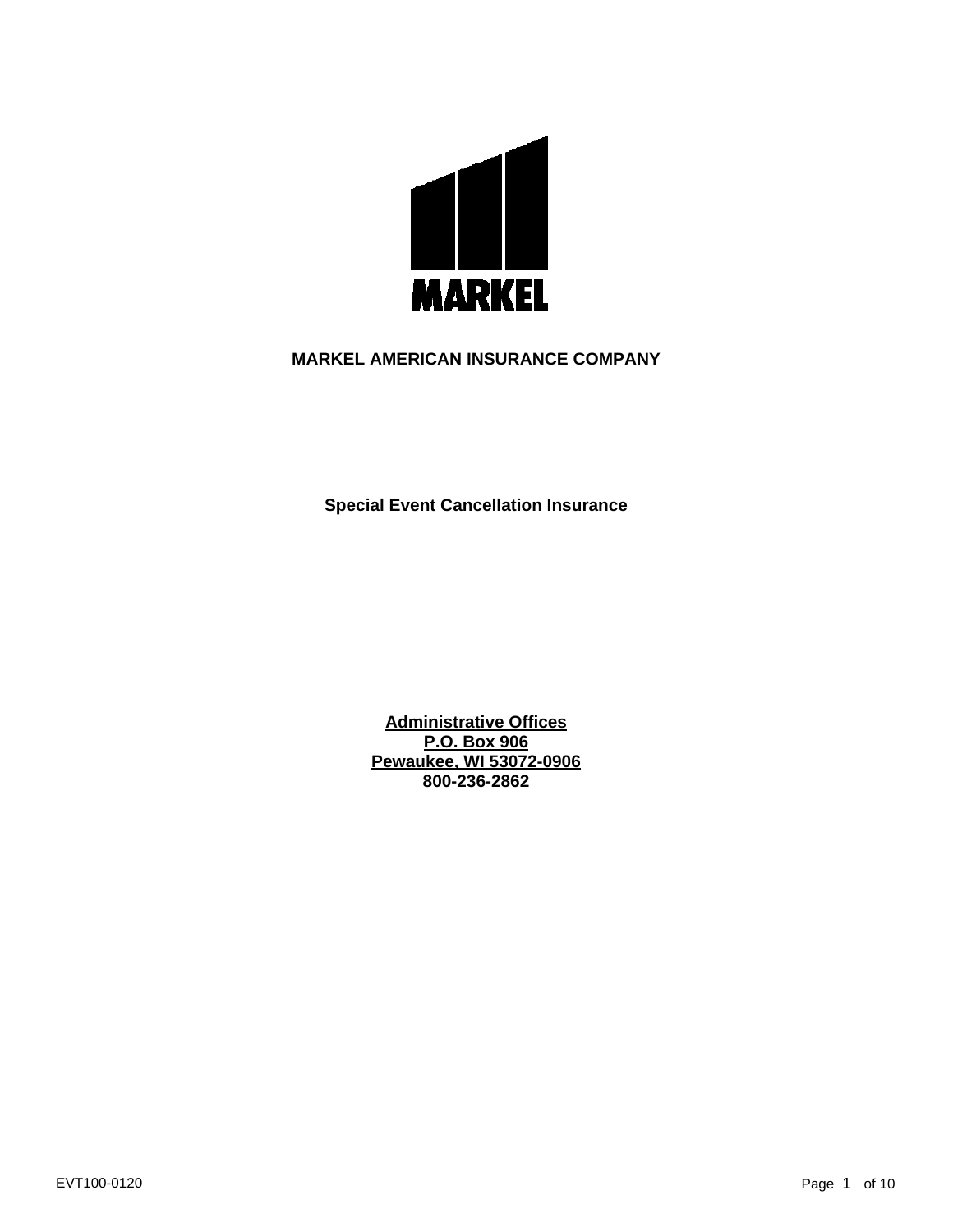# **SPECIAL EVENT CANCELLATION INSURANCE**

| <b>Section 1:</b>    | Agreement                           |
|----------------------|-------------------------------------|
| <b>Section 2:</b>    | <b>Policy Period</b>                |
| <b>Section 3:</b>    | <b>Definitions</b>                  |
| <b>Section 4:</b>    | <b>What We Insure</b>               |
| Coverage A:          | <b>Cancellation or</b>              |
|                      | <b>Postponement of Event</b>        |
| Coverage B:          | <b>Extra Expense</b>                |
| Coverage C:          | Event Photographs and               |
|                      | Video                               |
| Coverage D:          | <b>Event Gifts</b>                  |
|                      | <b>Coverage E: Special Attire</b>   |
|                      | Coverage F: Special Jewelry         |
|                      | <b>Coverage G: Loss of Deposits</b> |
| Coverage H:          | <b>Professional Counseling</b>      |
| <b>Section 5:</b>    | <b>Deductible</b>                   |
| <b>Section 6:</b>    | <b>General Exclusions</b>           |
| <b>Section 7:</b>    | Duties in the Event of Loss or      |
|                      | Damage                              |
| <b>Section 8:</b>    | <b>General Conditions</b>           |
| Caalian 1. Anraamant |                                     |

#### **Section 1: Agreement**

We will provide insurance described in this policy, subject to all policy terms and conditions, in return for your payment of the premium and compliance with all policy provisions. You have only those coverages for which limits are shown on the **declarations page**.

# **Section 2: Policy Period**

This policy applies only to loss that occurs during the **policy period**. The **policy period** is from the date of issue on the **declaration page** to the scheduled conclusion of the event described on the **declarations page**, except where otherwise stated herein.

## **Section 3: Definitions**

Throughout this policy, most words and phrases that have special meanings appear in bold.

Only the pronouns "we", "us", "our", "you", "your", and "yours" are defined, but do not appear in bold. This section defines some of the more general terms used in this policy. **Bold** terms that are not listed in this section are defined in the sections in which they appear.

"You" and "your" refer to the named insured shown in the **declarations page**.

"We", "us" and "our" means the company providing the insurance and named in the **declarations page**.

**Active participant** means the officiate and any attendants of the **honoree**.

**Declarations page** is the document that identifies the insured and the company issuing the policy; indicates the effective date of coverage, the amount for the respective coverages afforded under the policy; and describes the **event** for which coverage is afforded. The **declarations page** also lists the policy forms and endorsements that are also a part of this policy, as well as indicating any deductible to be applied to covered losses.

**Destination reception** means any private reception accompanying a ceremony that is more than 150 miles overland (including rail) from the ceremony site, or involves air or sea transportation with a destination other than the originating location.

**Event** means the private reception and accompanying ceremony, if any, described in the **declarations page** scheduled to take place on the date and at the place shown in the **declarations page**. If the **event** is a wedding, it includes any rehearsal dinner scheduled within 48 hours in advance of the **event**, but does not include any other scheduled activities including without limitation showers and announcements parties.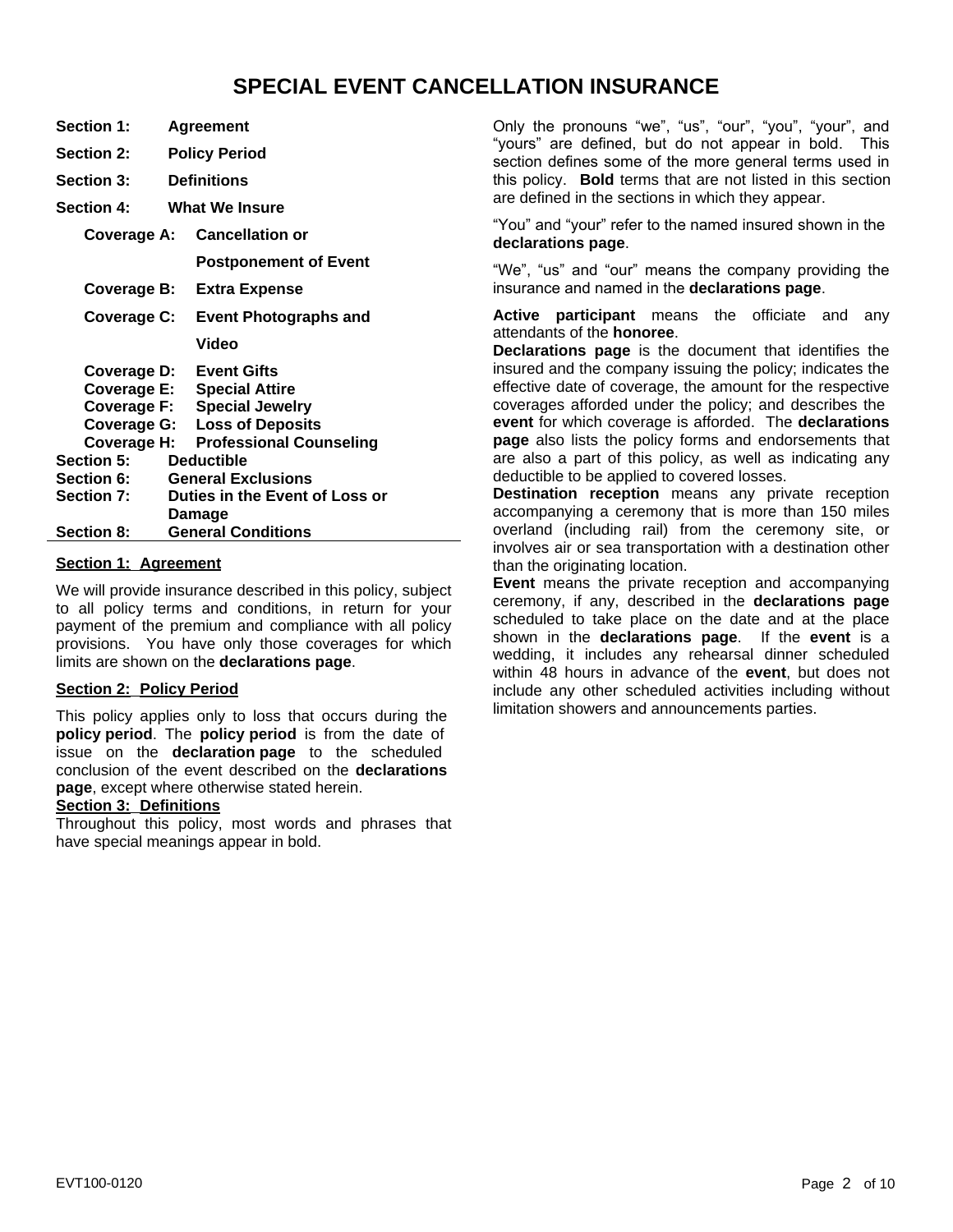**Event photographs** means photographs of the **event**, taken or contracted to be taken by a professional photographer.

**Event video** means video of the **event**, taken or contracted to be taken by a professional videographer.

**Honoree** means the person or persons named in the **declarations page** as **honoree**, and in whose honor or for whose benefit the **event** is being held.

**Immediate family** means the following relatives, whether by blood or legal adoption: grandparents, parents, siblings and children.

**Leave** means the official permission granted to you or the **honoree** who is in full time active service in any branch of the United States military, police, or fire services to attend the **event**.

**Pre-existing medical condition** means a condition for which medical care, advice, consultation or treatment was received within twelve (12) months immediately preceding the policy issue date as shown in the **declarations page** or, if the symptoms of the condition were present, that would have caused a reasonable person to have sought medical care, advice, consultation or treatment within the twelve (12) months preceding the policy issue date.

**Policy territory** means the United States and its territories and possessions, Puerto Rico, Canada and cruise ships leaving from a port within these territories. If the optional **extended policy territory** is chosen and a surcharge paid, it also means the United Kingdom, Mexico, Bermuda and the Caribbean Islands (excluding Cuba) and aboard cruise ships leaving from a port within these territories

**Postponement** means the unavoidable deferment of the **event**.

**Special attire** means the clothing (including alterations and fitting fees incurred) and head wear or shoes that you or the **honoree** own, purchase or rent and is specifically to be worn at the **event** by you, the **honoree** or any

attendants of the **honoree**. **Special attire** does not include watches, jewelry or precious or semi-precious gemstones or pearls.

**Special jewelry** means jewelry (including watches and rings) that you or the **honoree** purchase or rent specifically for personal decoration or exchange at the **event** by you or the **honoree**. **Special jewelry** does not include engagement rings or jewelry that is not purchased or rented specifically in connection with the **event**.

# **Section 4: What We Insure**

#### **Coverage A: Cancellation or Postponement of Event**

We will indemnify you, in excess of the deductible, for:

All deposits forfeited and any nonrefundable amounts incurred due to contractual obligation by you or the **honoree** for transport, food, catering services, property and equipment rentals, hall and location rentals, accommodations (including travel arrangements and accommodations for a honeymoon, if applicable), **special attire**, **special jewelry**, flowers, **event photographs** and **event videos**, entertainment, dated and/or perishable material, **event** planning/coordination, and expenses for hair, makeup and nails of the **honoree** because of a necessary cancellation or **postponement** of the **event**, including a cancellation or **postponement** resulting from withdrawal of **leave**. Expenses for hair, makeup and nails of the **honoree** must be incurred on the day of the **event**.

If the **event** includes a **destination reception**, we will not indemnify you for any above mentioned charges paid or contracted to be paid by you or the **honoree** associated with the **destination reception** if the ceremony is not necessarily cancelled or subject to **postponement**.

We will not indemnify you for any items, services or locations that you, the **honoree** or any attendants keep, use or accept following a cancellation or **postponement** of the **event.**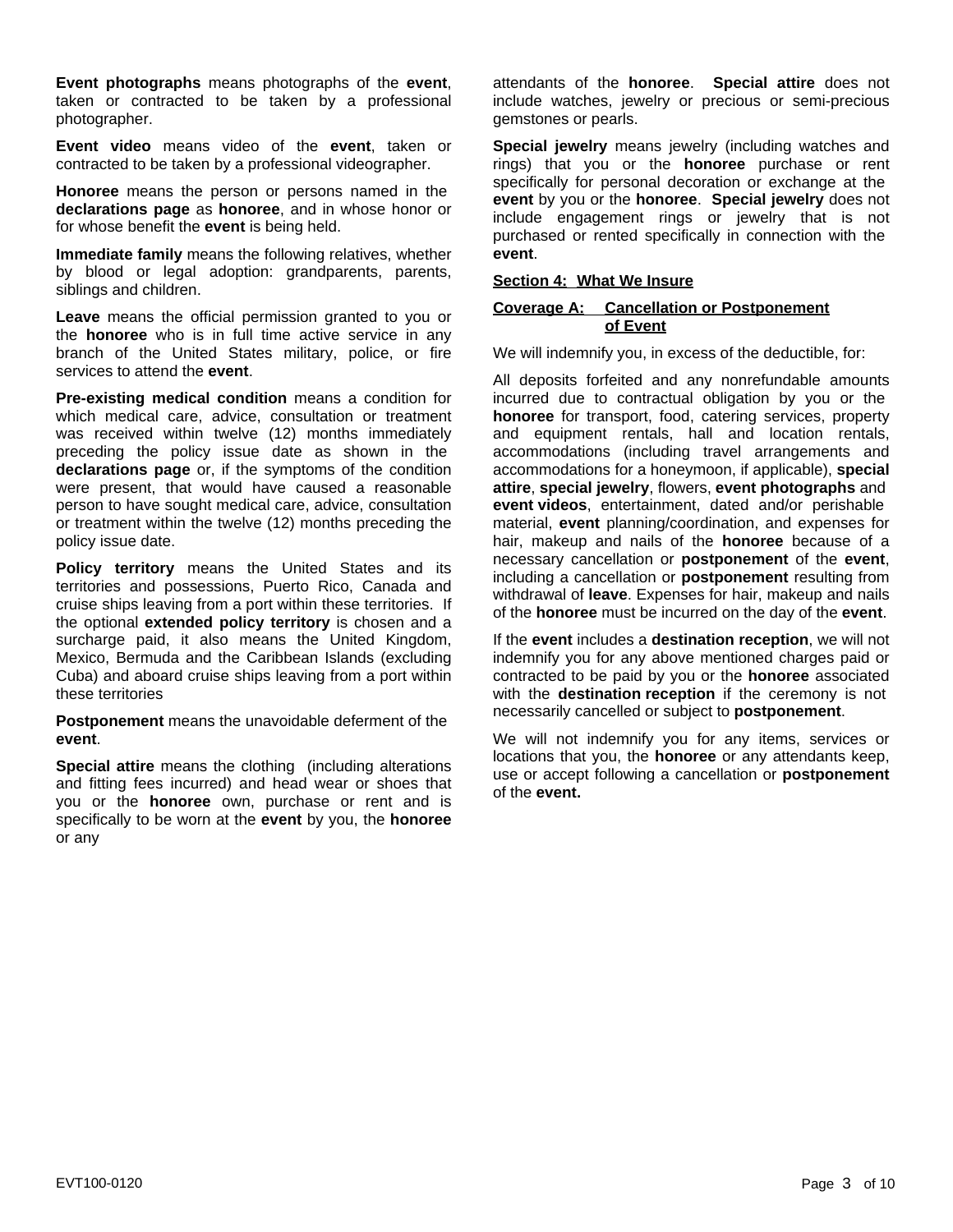With respect to the indemnity provided under Coverage A as set forth above, loss or damages must be proven separately for each portion of the **event**.

# **Coverage A: Exclusions**

We will **NOT** indemnify you for any loss caused directly or indirectly by any of the following:

- 1. Any circumstances known to you or the **honoree** at the date of issue shown in the **declarations page** as likely to give rise to cancellation or **postponement** of the **event**.
- 2. The non-appearance or unavailability, except as otherwise provided in item 7 below, of any person; provided, however, that the foregoing shall not apply to the involuntary non-appearance of you, the **honoree**, or your or **honoree's immediate family**, or an **active participant** in the **event**. Non-appearance resulting from military deployment without withdrawal of **leave** is not considered an involuntary nonappearance; however, non-appearance from the activation of a United States military reservist, after purchase of the policy, requiring deployment to a base more than 150 miles from the **event** location is considered involuntary.
- 3. Lack of funds (other than by reason of unemployment of you or the **honoree** after the date of issue shown in the **declarations page** and qualifying for payment under the applicable unemployment statutes).
- 4. The failure to provide timely notice to the contracted provider of any goods or services in order to diminish or avoid a loss after it was necessary to cancel or postpone the **event**.
- 5. Prohibition of the **event** by local ordinance, regulation or statute in existence as of the date of issue shown in the **declarations page**.
- 6. Cancellation or **postponement** following a voluntary decision of you or the **honoree** not to proceed with or take part in the

**event**, including, without limitation, such voluntary decision resulting from a change of heart.

- 7. Any of the following weather conditions:
	- a. Weather conditions, including but not limited to sun, heat, rain, snow, or ice, unless such weather conditions are so extreme as to prevent you, the **honoree**, your or **honoree's immediate family**, an **active participant** in the **event** or more than half of the guests from reaching the **event**, or which renders the **event** venue unusable or unsafe and you and the **honoree** have made all reasonable efforts to find another place to hold the **event**.
	- b. Anticipated or actual extreme or catastrophic weather conditions, or acts or nature, such as hurricanes, tropical storms, typhoons, cyclones, earthquakes, tidal waves, tornadoes, nor easters, blizzards, ice storms, windstorms with winds in excess of 65 miles per hour, or similar conditions, volcanic eruptions, wildfires or floods that occur less than 15 days after the Issue Date shown on the **declarations page**

We will not indemnify you, or the **honoree**, any travel expenses or the cost of any cruise if the cruise ship must divert from its planned route due to weather if you, or the **honoree**, have embarked on the cruise.

- 8. Any loss otherwise covered by the policy, if, in respect of or consequent to the death, injury, illness, disablement, confinement or compulsory quarantine of:
	- a. Any person occurring or arising as a consequence of self-inflicted injuries, mental illness, or influence of alcohol or drugs (other than drugs taken in accordance with the treatment prescribed and directed by a qualified medical physician except drugs taken for the treatment of drug addiction);
	- b. Any person due to any **pre-existing medical condition** known to you or the **honoree** at the date of issue of the policy;
	- c. Any person caused or contributed to by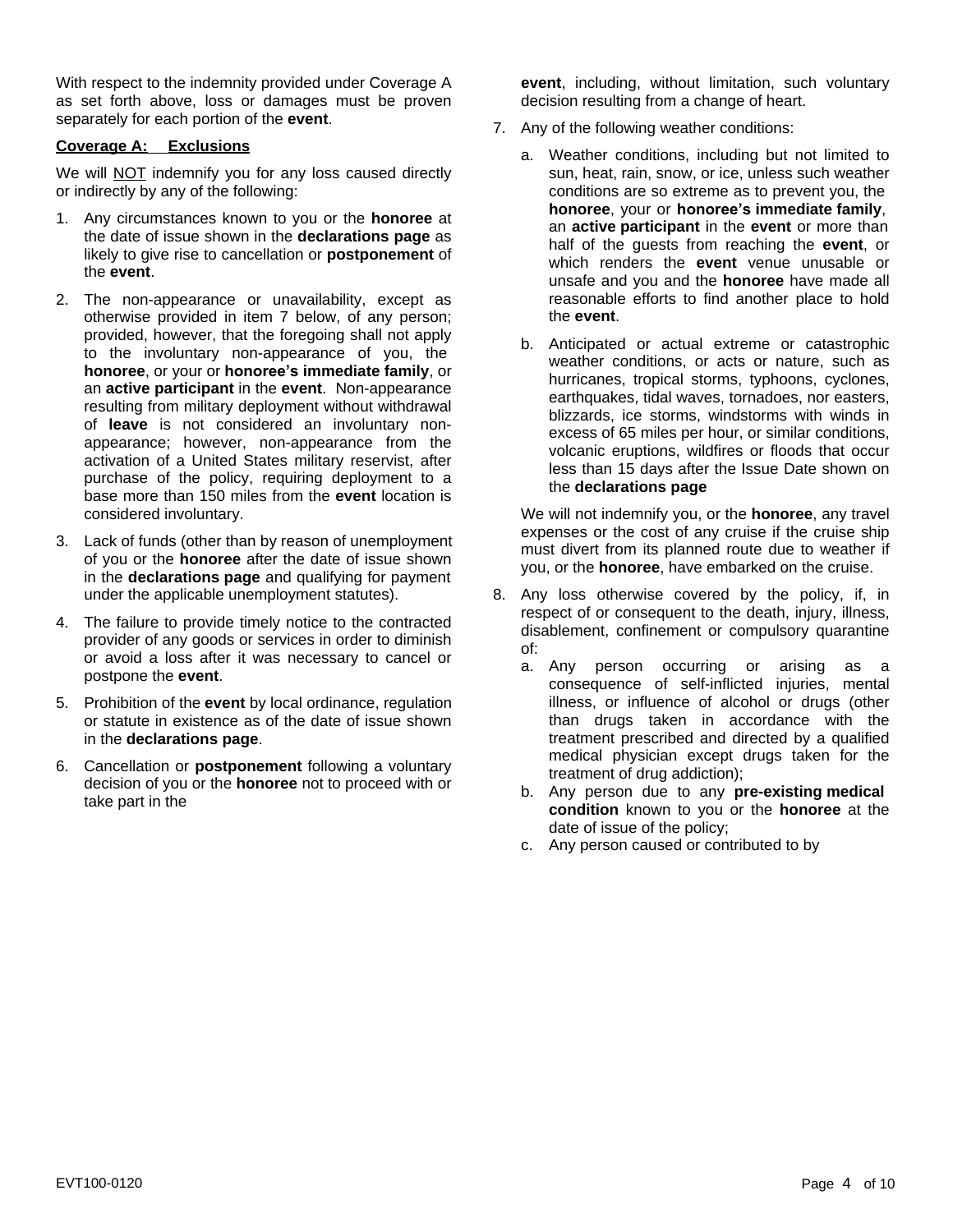pregnancy commencing before the date of issue of the policy, unless the expected date of delivery is more than two (2) months after the **event** date;

- d. Any person resulting from a violation of law; or
- e. You or the **honoree** if you or they have contracted for, arranged, or commenced the **event** against the advice of any medical practitioner.

The maximum amount we will indemnify you for under Coverage A is the amount stated in the **declarations page** for Cancellation or Postponement of Event, regardless of the number of claims made under the policy.

# **Coverage B: Extra Expense**

We will indemnify you, in excess of the **deductible**, for extra expenses not originally contemplated or anticipated that are incurred by you or the **honoree** to avoid an otherwise necessary cancellation or **postponement** of the **event**, but only to the extent it reduces the amount of loss that otherwise would have been payable under Coverage A.

We will pay only for comparable items, services or locations. The replacement items, services or locations must cost the least amount necessary to proceed with the **event**.

The maximum amount we will indemnify you for under Coverage B is the amount stated in the **declarations page** for "Extra Expense", regardless of the number of claims made under the policy.

# **Coverage C: Event Photographs and Video**

We will indemnify you, in excess of the **deductible**, for:

- 1. The amount contracted to be paid by you, or on your behalf, to a professional photographer, should any of the following occur:
	- a. Non-appearance of the professional photographer contracted for the **event**;
	- b. Loss or direct physical damage to the original film or the negatives (whether film or digital) before copies are

received by you or the **honoree**, either before or after proof photographs; or

- c. Non-development of the original film or negatives (other than under or overexposure). This includes failure to load camera with film or failure to remove lens cap from camera.
- 2. The amount contracted to be paid by you, or on your behalf, to a professional videographer, should any of the following occur:
	- a. Non-appearance of the professional videographer contracted for the **event**; or
	- b. Loss or direct physical damage to the original tape before you or the **honoree** receive finished copies.

# **Coverage C: Exclusions**

We will **NOT** indemnify you for any loss caused directly or indirectly by any of the following:

- 1. Damage to **event photographs** or **event video** arising from wear and tear, moth, vermin, atmospheric or climactic conditions, deterioration, depreciation, confiscation or detention; or
- 2. Failure of the **event photographs** or **event video** to meet anyone's, including without limitation an **honoree's**, expectations of style or quality, including the absence or clarity of sound, or content.
- 3. Any services in excess of those delineated in the original contract for **event photographs** or **event video**.

The maximum amount we will indemnify you for under Coverage C is the amount stated in the **declarations page** for "Event Photographs and Video", regardless of the number of claims made under the policy.

## **Coverage D: Event Gifts**

We will indemnify you, in excess of the **deductible**, for direct physical loss or damage to **event** gifts that results during the time period seven (7) days before and seven (7) days after the **event**, while at your or the **honoree's** home, at the **event**, or in transit between any of these locations.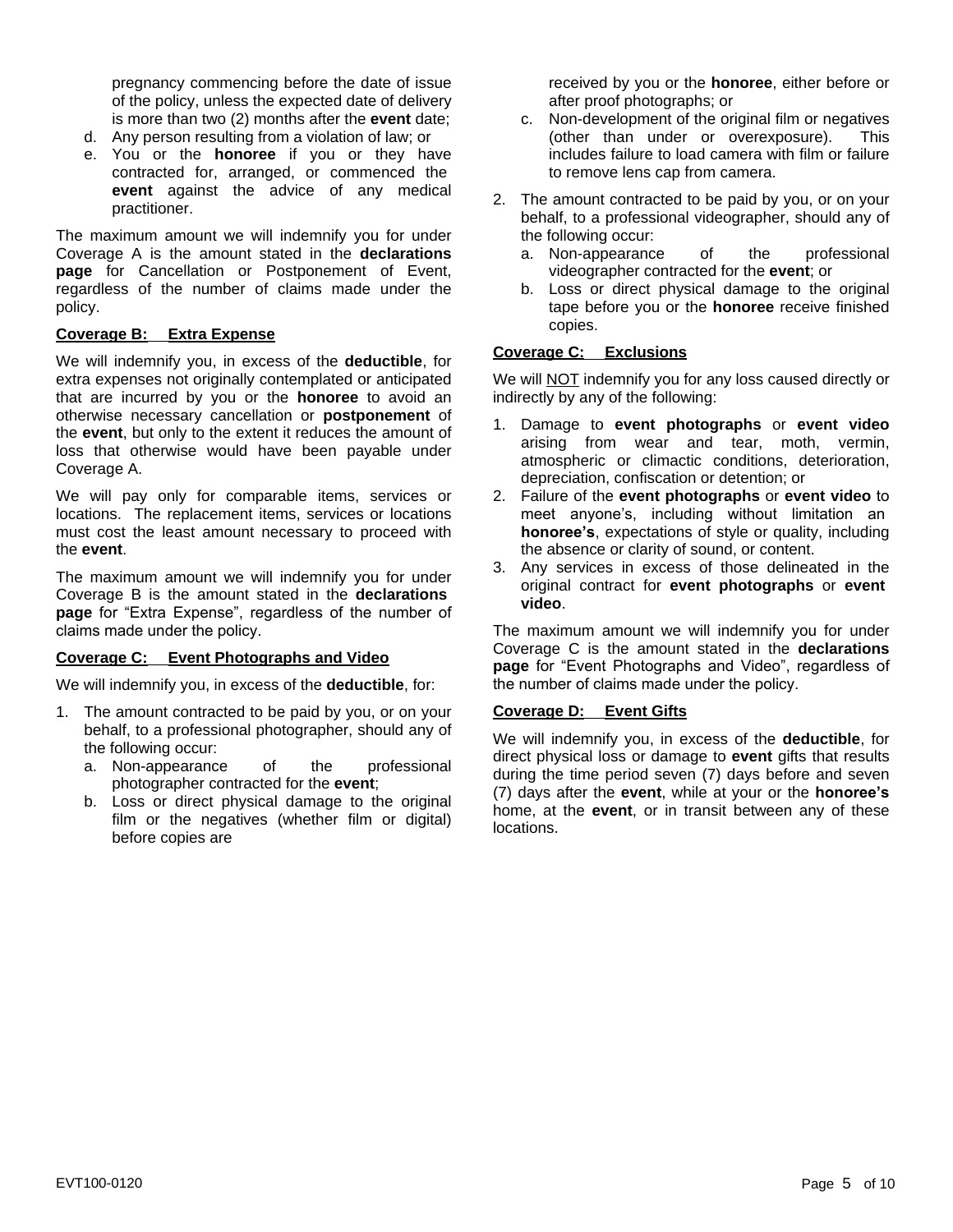We will pay at our option the full cost to repair or replace the lost or damaged **event** gifts, without deduction for depreciation.

# **Coverage D: Exclusions**

We will **NOT** indemnify you for any loss caused directly or indirectly by any of the following:

- 1. Theft or attempted theft of **event** gifts that is not reported to the police as soon as practicable after discovery of the loss;
- 2. Damage arising from wear and tear, moth, vermin, deterioration, confiscation or detention;
- 3. Damage arising from atmospheric or climactic conditions (other than during the **event**);
- 4. Damage by theft or attempted theft of any **event** gifts left in any unattended vehicle unless the vehicle is fully locked and secured and where forcible and visible entry into the vehicle is made;
- 5. Theft or disappearance of cash, checks, money orders, gift cards or other instruments with a total stated cash value greater than \$300.00; or
- 6. Mysterious disappearance.

The maximum amount we will indemnify you for under Coverage D is the amount stated in the **declarations page** for "Event Gifts", regardless of the number of claims made under the policy.

## **Coverage E.: Special Attire**

We will indemnify you, in excess of the **deductible**, for:

- 1. Loss or damage to **special attire** occurring prior to the **event**. We will pay at our option:
	- a. The cost of replacement for lost or stolen **special attire** of equal value;
	- b. The cost to repair damaged **special attire** not to exceed the original cost of the **special attire**; or
- c. The cost of any necessary **special attire** rental charges if replacement or repair is not possible in time for the **event**.
- 2. Loss or damage to **special attire** occurring during the **event**. We will pay at our option:
	- a. The cost to repair the **special attire**; or
	- b. The reasonable market value of lost or damaged **special attire** (taking into account the variance in value between new and used attire), subject to a maximum payment of fifty percent (50%) of the original purchase price.

#### **Coverage E: Exclusions**

We will **NOT** indemnify you for any loss caused directly or indirectly by any of the following:

- 1. Theft or attempted theft of **special attire** that is not reported to the police as soon as reasonably practicable after the discovery of the loss;
- 2. Theft or attempted theft of any **special attire** left in any unattended vehicle unless the vehicle is fully locked and secured and where forcible and visible entry into the vehicle is made.
- 3. Damage arising from alterations, wear and tear, moth or vermin;
- 4. Damage arising from atmospheric or climactic conditions (other than during the **event**); or
- 5. For **special attire** not purchased as new, loss or damage caused by any process or cleaning, restoration or repair.

The maximum amount we will indemnify you for under Coverage E is the amount stated in the **declarations page** for "Special Attire", regardless of the number of claims made under the policy.

## **Coverage F: Special Jewelry**

We will indemnify you, in excess of the **deductible**, for loss or damage to **special**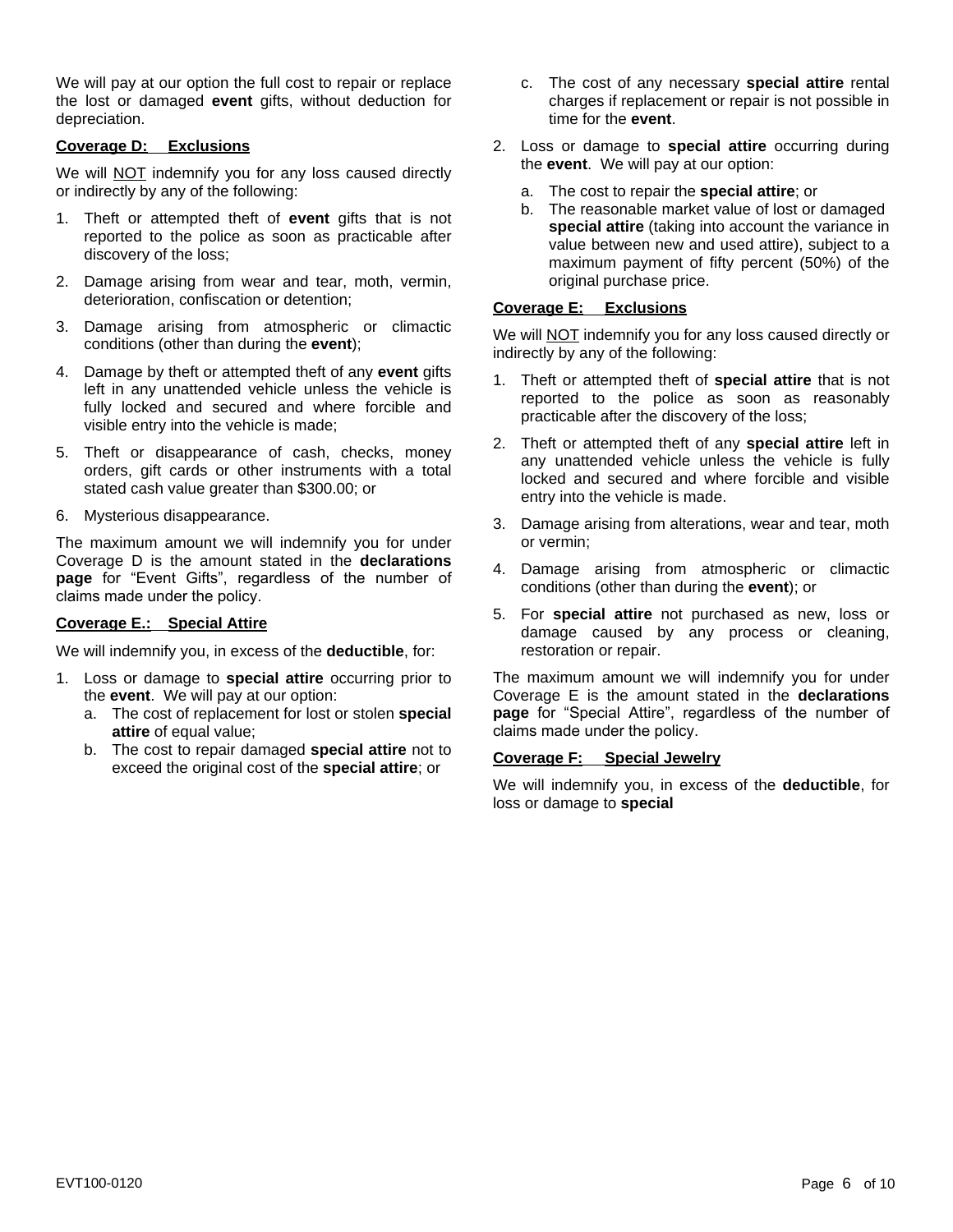**jewelry** occurring during the **event** or the seven (7) day period immediately preceding the **event**.

We will pay at our option the full cost to repair or replace the lost or damaged **special jewelry**, without deduction for depreciation.

If we pay to replace a pair or set in the event a part of the pair or set is lost or damaged; we will be entitled to the remaining parts of the original pair or set.

# **Coverage F: Exclusions**

We will **NOT** indemnify you for any loss caused directly or indirectly by any of the following:

- 1. Theft or attempted theft of any **special jewelry** that is not reported to the police as soon as practicable after discovery of the loss;
- 2. Damage arising from wear and tear, deterioration, confiscation, detention or any process of cleaning, restoration, alteration or repair;
- 3. Damage arising from atmospheric or climactic conditions (other than during the **event**);
- 4. Loss or damage by theft or attempted theft of any **special jewelry** left in any unattended vehicle unless the vehicle is fully locked and secured and where forcible and visible entry into the vehicle is made; or
- 5. Mysterious disappearance.

The maximum amount we will indemnify you for under Coverage F is the amount stated in the **declarations page** for "Special Jewelry", regardless of the number of claims made under the policy.

## **Coverage G: Loss of Deposits**

We will indemnify you, in excess of the **deductible**, for:

1. Any deposits paid by you or the **honoree**

for the **event** related to transport, food, catering services, property and equipment rentals, hall and location rentals, accommodations (including travel arrangements and accommodations for a honeymoon, if applicable), **special attire**, **special jewelry**, flowers, **event photographs** and **event videos**, entertainment, dated and/or perishable material, event planning/coordination, expenses for day of event hair, makeup and nails of the honoree which are non-refunded as a direct result of a cessation of business operations prior to the **event** by the providing vendor; and

- 2. Any deposits paid by you or the **honoree** for travel arrangements and accommodations on cruise ships which are non-refunded as a direct result of a cessation of business operations prior to the **event** by the providing vendor, provided that the **event** was to be held on the cruise ship designated in the **declarations page**.
- 3. Any deposits paid by you or the **honoree** that are not collectable from a vendor who fails to provide the **event** items, services or locations it was obliged to provide under a written contract executed prior to the **event**.

# **Coverage G: Exclusions**

We will NOT indemnify you for any of the following:

- 1. Any sum for which an amount has been paid under Coverage A of this policy;
- 2. Any lost deposits relating to **event photographs** or **event videos**, if payment is made under Coverage C of this policy;
- 3. Any lost deposits relating to **event** gifts, if payment is made under Coverage D of this policy;
- 4. Any lost deposits relating to **special attire**, if payment is made under Coverage E of this policy; or
- 5. Any lost deposits relating to **special**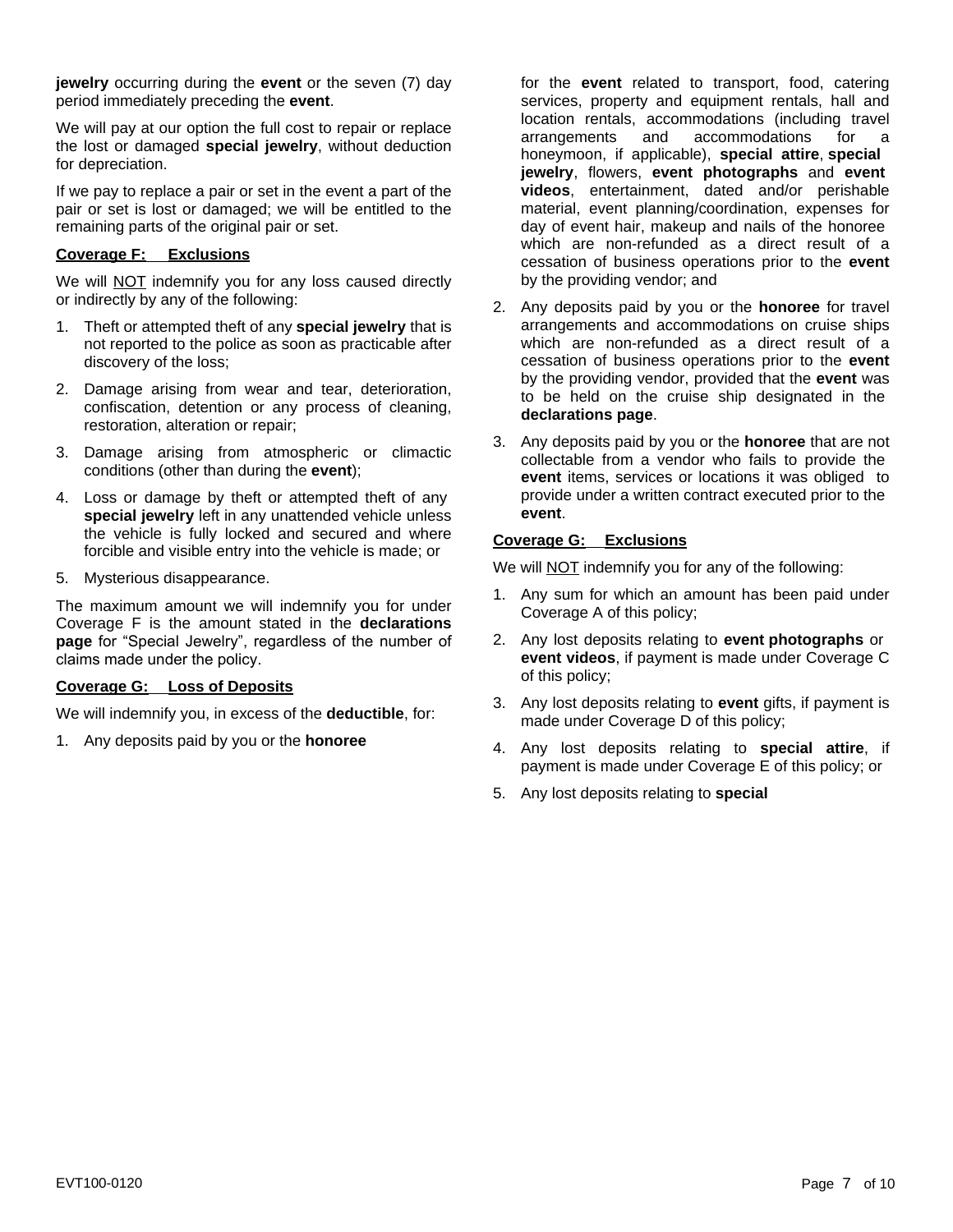**jewelry**, if payment is made under Coverage F of this policy.

The maximum amount we will indemnify you for under Coverage G is the amount stated in the **declarations page** for "Loss of Deposits", regardless of the number of claims made under the policy.

# **Coverage H: Professional Counseling**

If you or the **honoree** suffers emotional stress following cancellation or **postponement** of the **event**, as covered under this policy, we will indemnify you, in excess of the **deductible**, for professional counseling, as recommended by a medical physician, up to one (1) year following the date of the **event**.

The maximum amount we will indemnify you for under Coverage H is the amount stated in the **declarations page** for "Professional Counseling", regardless of the number of claims made under the policy.

# **Section 5: Deductible**

The deductible shall apply separately to each and every occurrence under each coverage section listed in the **declarations page**.

## **Section 6: General Exclusions**

The following general exclusions apply to all coverages:

- 1. **Radioactive Contamination** We do not pay for loss or damage arising directly or indirectly from actual or threatened nuclear reaction, nuclear radiation or radioactive contamination, however such nuclear<br>reaction. nuclear radiation or radioactive nuclear radiation or radioactive contamination or threat of same may have been caused.
- 2. **War**. We do not pay for loss that results from declared or undeclared war, civil war, insurrection, rebellion, revolution, war-like act by military force or military personnel, or destruction, seizure, or use of property for a military purpose, including the consequences of these. Discharge of a nuclear weapon is deemed an act of war

even if it is accidental. This exclusion shall not apply to loss otherwise covered hereunder arising from nonappearance of you or the **honoree**.

- 3. **Neglect**. We do not pay for loss or damage arising from the neglect of you or the **honoree** to use all reasonable means to mitigate any loss or damage, at and after the time of a loss, or when the **event** is in danger of being cancelled or **postponed**.
- 4. **Intentional Loss**. We do not pay for loss or damage arising out of any act that you or the **honoree** commits or conspires to commit with the intent to cause a loss.
- 5. **Infectious Disease**. We do not pay for loss or damage arising out of any of the following, including any fear or threat thereof, whether actual or perceived;
	- a. Any infectious disease, virus, bacterium or other microorganism;
	- b. Pandemic or epidemic, as declared as such by the World Health Organization or any governmental authority.

## **Section 7: Duties in the Event of Loss or Damage**

When there is a loss this policy may cover, you must do the following:

- 1. If a law may have been broken you must notify the police as soon as practicable after discovery of the loss.
- 2. Report as soon as practicable to us or to our authorized representative in writing any loss or damage that may become a claim under this policy.
- 3. File with us or our authorized representative, a detailed proof of loss signed and sworn to by you setting forth to the best of your knowledge and belief the facts of the loss and the amount of the loss within sixty (60) days after discovery of the loss. Such proof of loss should be accompanied with those documents that support your loss. In the event of theft, attempted theft, vandalism or malicious mischief, you must obtain a police report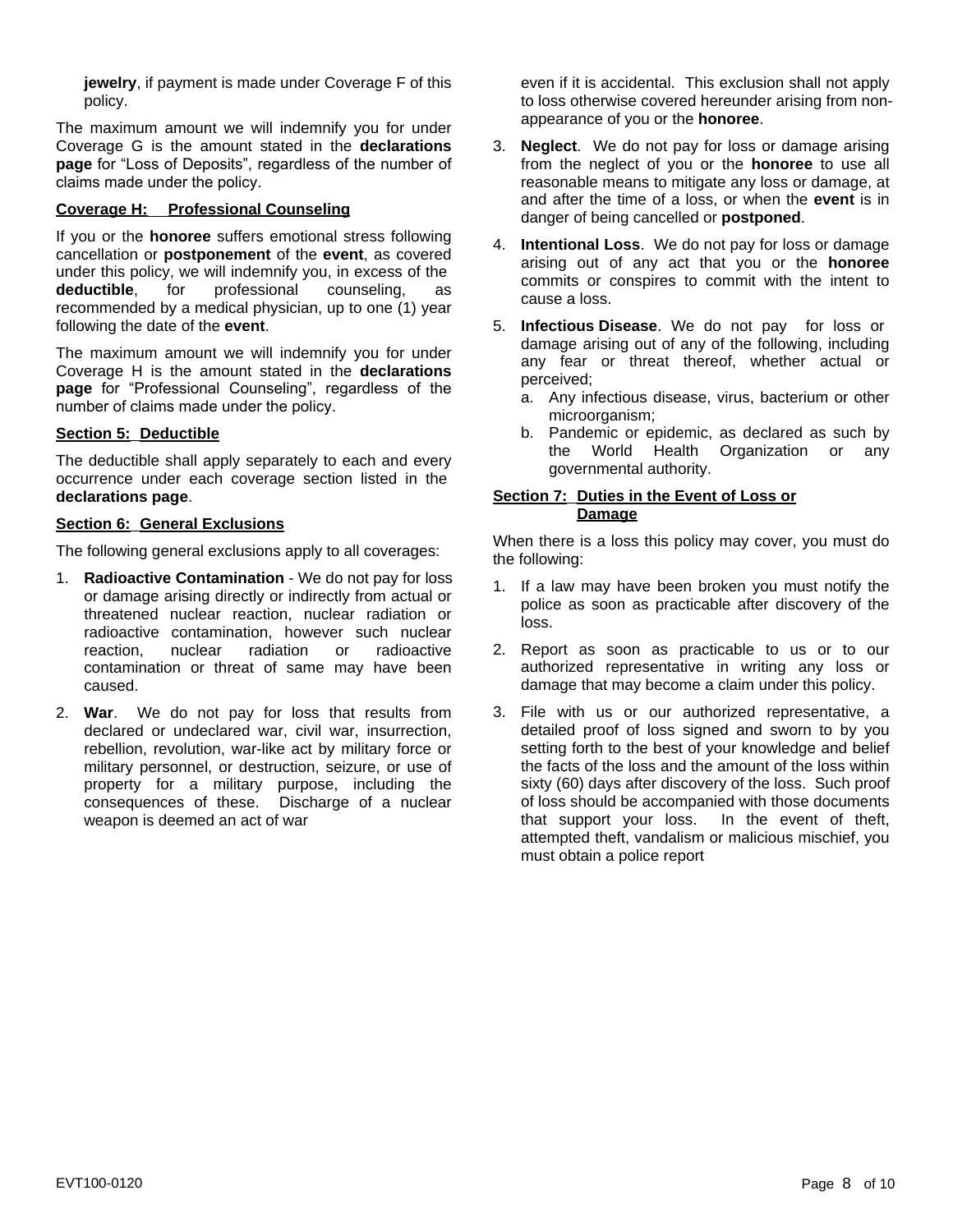and file a copy with us as soon as practicable after discovery of the loss.

- 4. Make all reasonable effort to find another place to hold the **event** if the original **event** location will be or is closed on the date of the **event**.
- 5. Take all reasonable precautions and actions to avoid loss, destruction, damage, accidents, liability and expense and to minimize any claim under the policy.
- 6. If you or the **honoree** sustain any injury, or on the commencement of any illness, which may cause the **event** to be cancelled, that person must seek medical care from a duly qualified medical doctor whose advice they shall follow. In such an event, you or the **honoree** must permit doctors of our choice to examine you or the **honoree** as often as we reasonably require.
- 7. Agree to:
	- a. be examined under oath;
	- b. produce members of your household or others for examination under oath to the extent that it is within your power to do so; and
	- c. keep accurate records containing all relevant information and particulars of the **event** to determine loss or damage and to produce such records as we may need to verify the claim and its amount and to permit copies of such records to be made, if needed.

We have no duty to provide coverage under this policy unless you comply with the above duties in full.

#### **Section 8: General Conditions**

**Conformity to State Law**. When any policy provision is in conflict with the applicable law of the state in which this policy is issued, the law of the state will apply.

**False or Fraudulent Acts**. Any fraud, intentional misstatement or concealment in the application, or in the making of a claim or otherwise howsoever, shall render this insurance void, and all claims hereunder shall be forfeited.

**Payment of Claims**. Payment of covered claims under the respective coverages will not be duplicated regardless of the number of insureds or **honorees** listed on the policy.

**Suit Against Us.** No action will be brought unless there has been compliance with the policy provisions and the action is started within 1 year after the alleged loss.

**Our Right to Recover from Others**. After we have made payment under this policy, we have the right to recover the payment from anyone who may be held responsible. You and anyone we indemnify must sign any papers and do whatever else is necessary to transfer this right to us. You and anyone we indemnify must do nothing to affect our rights.

**Assignment**. This policy may not be assigned in whole or in part without our consent.

**Change or Waiver of Policy Provisions**. If we make a change that broadens coverage under this edition of our policy without additional premium charge, the policy will automatically provide the broadened coverage when effective in your state. However, changes implemented through introduction of a subsequent edition of our policy forms will not be automatically provided. A waiver or any other change of a provision of this policy must be in writing by us to be valid.

**Non-Cancellation**. This insurance cannot be cancelled except for non-payment of premium. In the event of nonpayment of premium, we may cancel this insurance upon fifteen (15) days written notice to you by certified or registered mail at the mailing address shown in the **declarations page**.

**Currency**. Unless otherwise agreed to by us in writing, premiums and losses due hereunder shall be paid in United States Dollars at the rates of exchange ruling when and where the loss occurs.

**Abandonment**. There shall be no abandonment of property or goods to us.